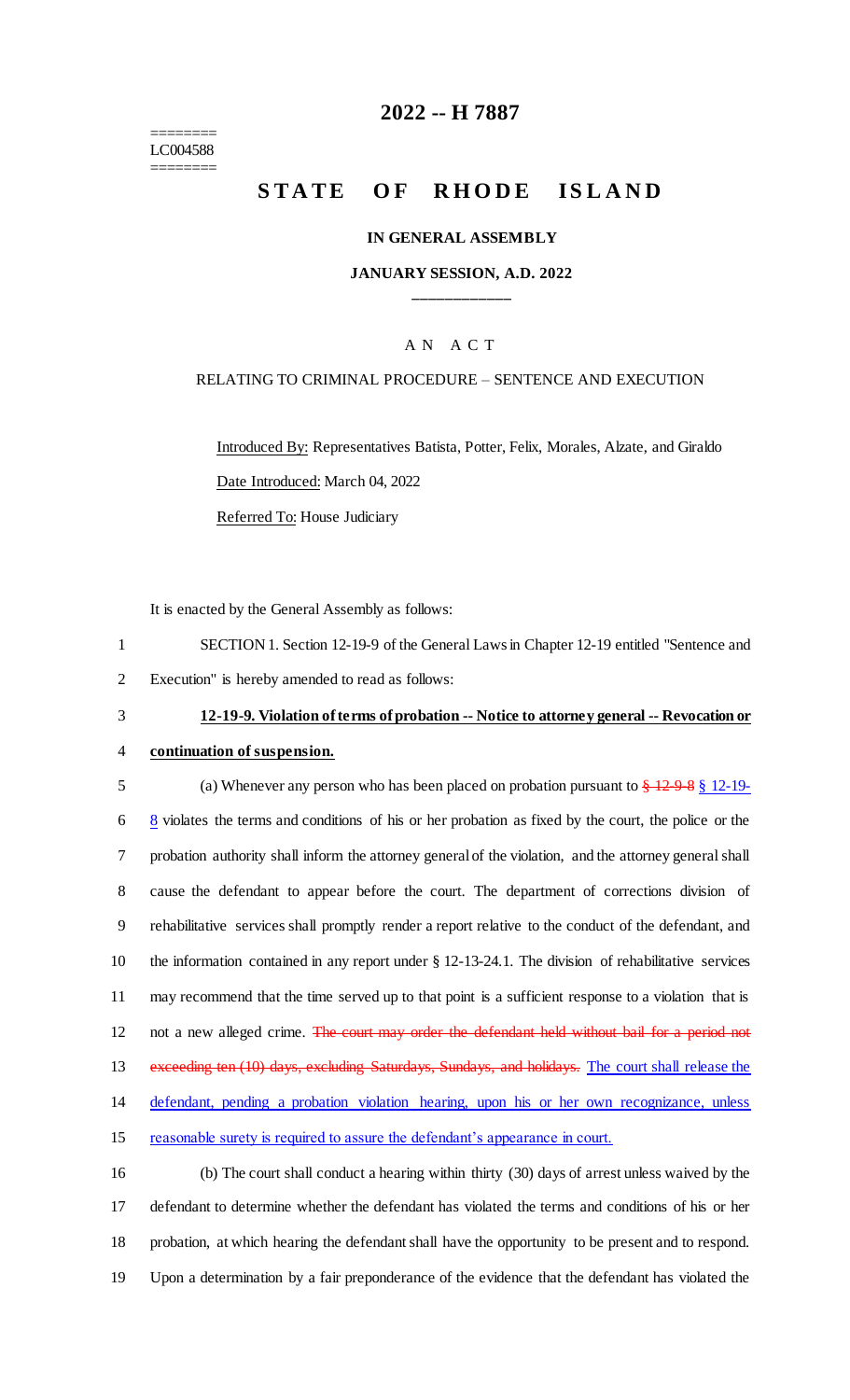- terms and conditions of his or her probation, the court, in open court and in the presence of the
- defendant, may:
- (1) Remove the suspension and order the defendant committed on the sentence previously
- imposed, or on a lesser sentence;
- (2) Impose a sentence if one has not been previously imposed;
- (3) Stay all or a portion of the sentence imposed after removal of the suspension;
- (4) Continue the suspension of a sentence previously imposed; or
- (5) Convert a sentence of probation without incarceration to a suspended sentence.
- (c) The court shall sentence for a violation under subsection (b) of this section in
- accordance with judicial sentencing benchmarks.
- SECTION 2. This act shall take effect upon passage.

#### ======== LC004588 ========